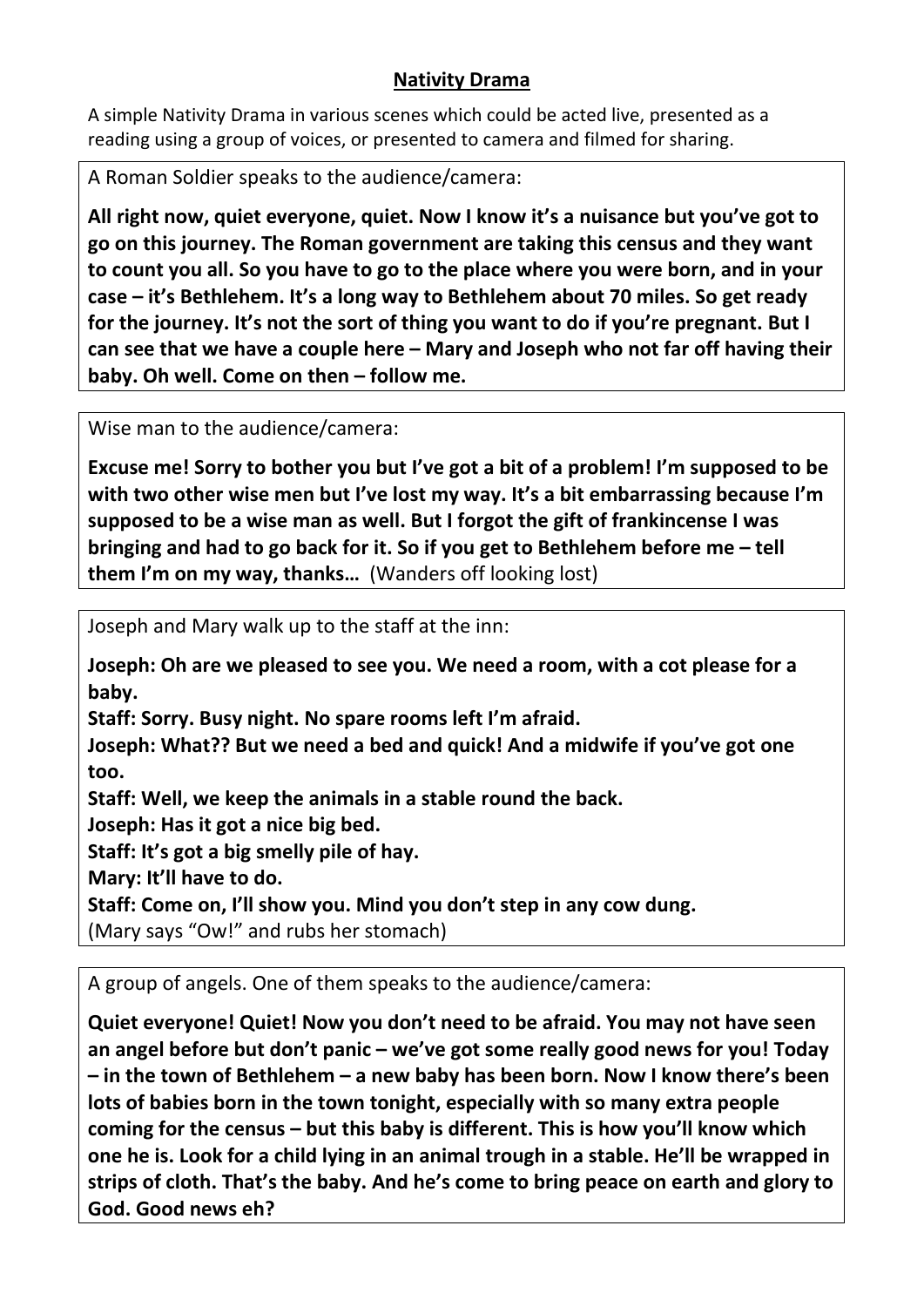In the stable the Innkeeper's wife talks to the audience/camera, and indicates Mary and Joe:

**Shhh! Try not to make too much noise. You see this couple here. This is Joe, and his wife Mary. And look! Look! They've had a baby. Can you believe it? A brand new baby! On a night like this! And out here in this place! They've used that animal trough for a cot. I bet they didn't expect to have her baby in this sort of situation. Hang on, what's all that noise out there? We need peace and quiet!**

In the stable, Mary holds her baby, and some shepherds arrive: Joe says to them:

**What are you lot all doing here?**

Shepherd:

**We were told about the baby. We've come to see him.**

Joe:

**Who told you? Have people been gossiping?**

Shepherd:

**No, it was some angels! Big people – all shiny bright in the sky. They told us to come and look for your baby because he's special and different. Can we hold him?**

Joe:

**I'm not sure, you don't smell very good.**

Shepherd:

**Neither do you. Nobody does in this place.**

Mary:

**Let them Joe, if they come to see the baby.**

Joe takes the baby from Mary and carefully hands him to the shepherd. The other shepherds all gather round cooing over the baby.

Then some wise people arrive with their gifts. Joe says: **Not more visitors!**

Wise person 1 says:

**Is this the right place? We went to King Herod but he wasn't the king we were looking for, he was downright horrible. Is this baby the new king?**

Wise person 2 says:

**We bought some gifts. Gold because he's a king, and incense because he's God's baby, and some myrrh as well…**